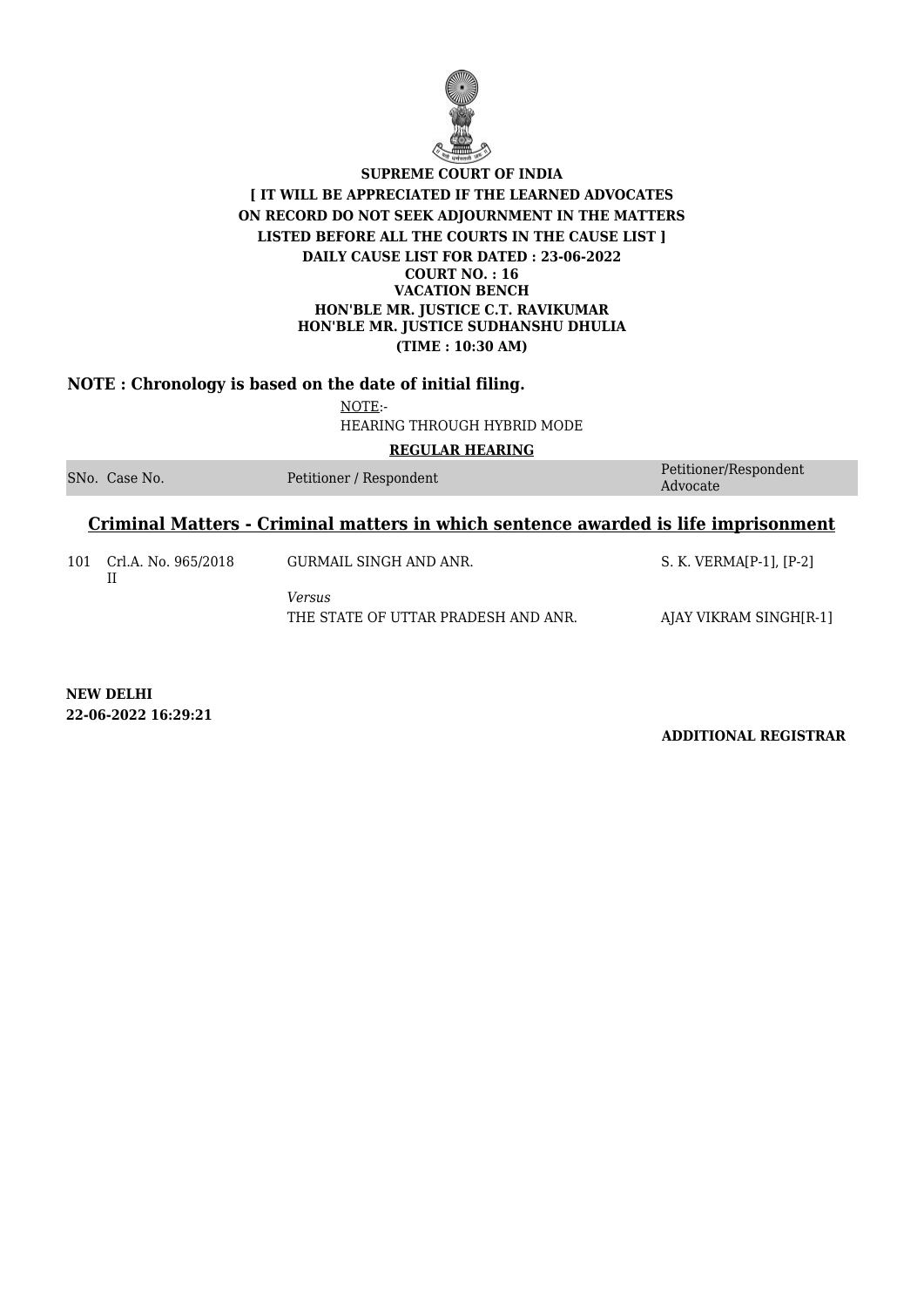

# **NOTE : Chronology is based on the date of initial filing.**

| <b>REGULAR HEARING</b> |                                                                                           |                                                                                  |                                   |  |
|------------------------|-------------------------------------------------------------------------------------------|----------------------------------------------------------------------------------|-----------------------------------|--|
|                        | SNo. Case No.                                                                             | Petitioner / Respondent                                                          | Petitioner/Respondent<br>Advocate |  |
|                        | <u>Criminal Matters - Criminal matters in which sentence awarded is life imprisonment</u> |                                                                                  |                                   |  |
| 102                    | Crl.A. No. 2483/2014<br>II-C                                                              | <b>LADDAN</b>                                                                    | ABHISHEK AGARWAL                  |  |
|                        |                                                                                           | <b>Versus</b><br>STATE(GOVT, OF NCT) OF DELHI                                    |                                   |  |
| 103                    | Crl.A. No. 2485/2014<br>(SCLSC) II-C                                                      | RADHEY SHYAM                                                                     | <b>B. SRIDHAR</b>                 |  |
|                        |                                                                                           | <b>Versus</b><br>STATE OF NCT OF DELHI                                           |                                   |  |
|                        |                                                                                           | IA No. 23331/2014 - EXEMPTION FROM FILING<br><b>C/C OF THE IMPUGNED JUDGMENT</b> |                                   |  |

**NEW DELHI 22-06-2022 16:29:38**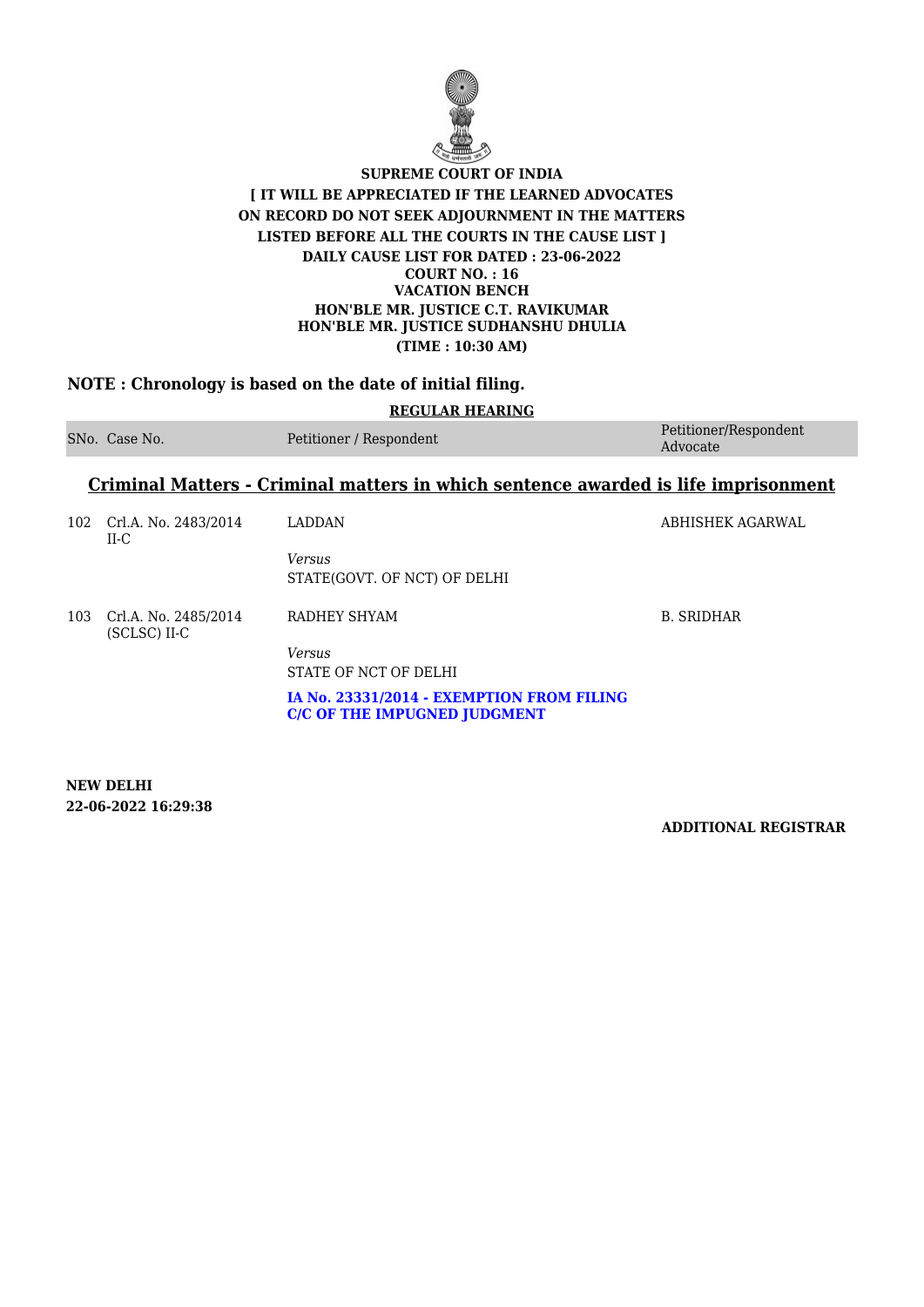

### **NOTE : Chronology is based on the date of initial filing.**

| <b>REGULAR HEARING</b> |                                                                                       |                                                                      |                                    |  |
|------------------------|---------------------------------------------------------------------------------------|----------------------------------------------------------------------|------------------------------------|--|
|                        | SNo. Case No.                                                                         | Petitioner / Respondent                                              | Petitioner/Respondent<br>Advocate  |  |
|                        | <b>Land Acquisition &amp; Requisition Matters - Matters challenging compensations</b> |                                                                      |                                    |  |
| 104                    | C.A. No. 7090/2014<br>XIV-A                                                           | <b>BHULE</b>                                                         | <b>BANKEY BIHARI</b>               |  |
|                        |                                                                                       | <b>Versus</b><br>UNION OF INDIA LAND ACQUISITION OFFICER AND<br>ANR. | B. V. BALARAM DAS[R-1],<br>$[R-2]$ |  |

## **Appeal Against Orders Of Statutory Bodies - Appeals and other matters U/Ss 30 and 31 of the Armed Forces Tribunal Act, 2007**

| 105 C.A. No. 9654/2014<br><b>XVII</b> | UNION OF INDIA MINISTRY OF DEFENCE<br>THROUGH THE SECRETARY AND ANR.<br>Versus<br>EX NAIK RAM SINGH                                                          | MUKESH KUMAR MARORIA |
|---------------------------------------|--------------------------------------------------------------------------------------------------------------------------------------------------------------|----------------------|
|                                       | <b>FOR STAY APPLICATION ON IA 2/2014 FOR STAY</b><br><b>APPLICATION ON IA 3/2014</b><br>IA No. 3/2014 - STAY APPLICATION<br>IA No. 2/2014 - STAY APPLICATION |                      |

**NEW DELHI 22-06-2022 16:29:54**